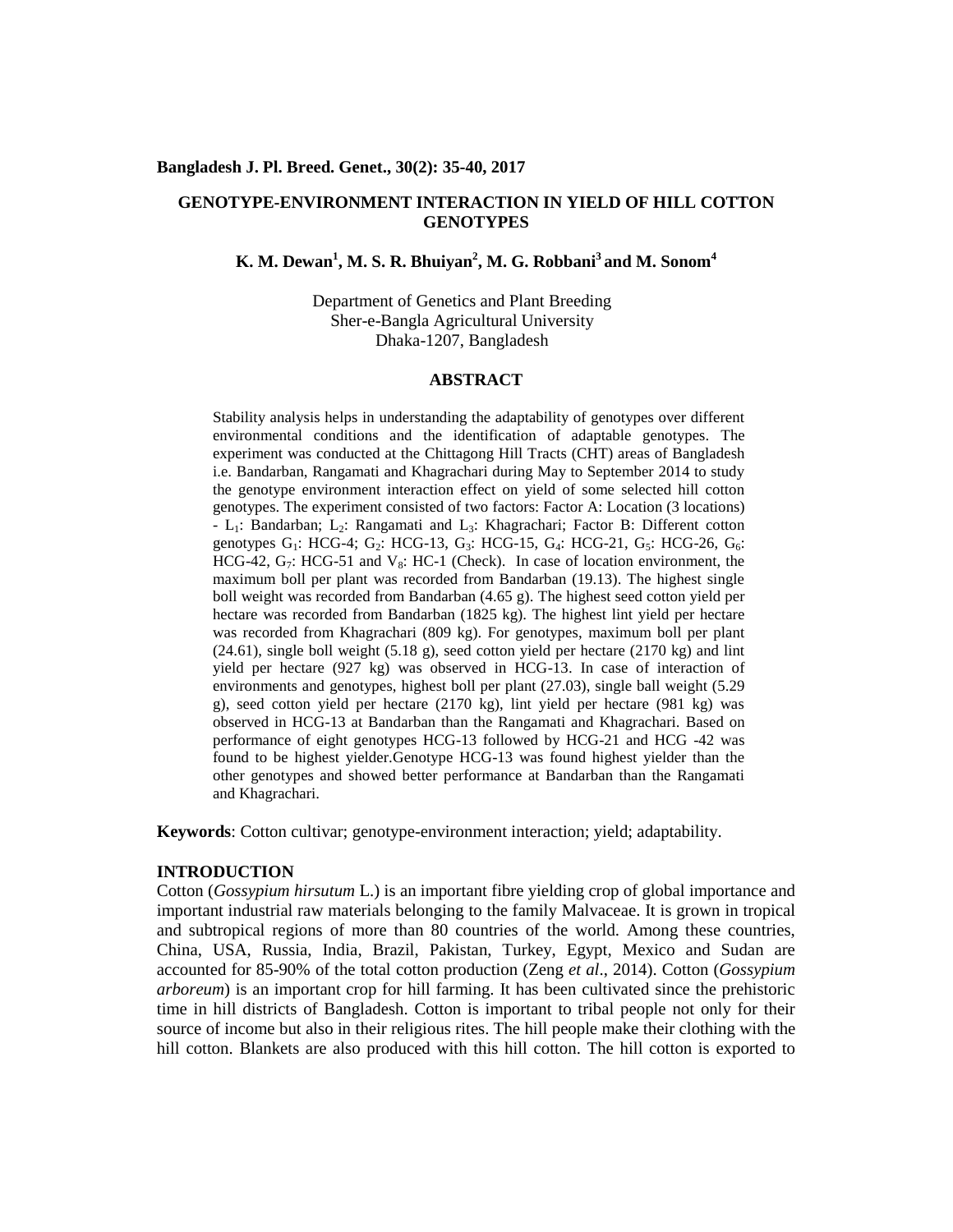different countries. Hill cotton is a long duration crop and generally hilly farmers grow cotton in Jhum system i.e. they cultivate cotton with other crops like rice, maize, chilies, sesame, okra, marpha, pigeon pea etc. in the same pit at a time in hill slope. As a result every crop has to compete to each other for nutrient, moisture, sunshine, air and other growth factors. For intra and inter species competition the yield of cotton, rice and other component crops is low and unstable. On the other hand, in Jhum cultivation environmental pollution and soil erosion is very high. Some indigenous varieties of cotton are being cultivated for a long time in Jhum cultivation.

The bolls of the varieties are of different shape and size: big, medium or small. Fibre colour is white or khaki. Two released varieties are now being cultivated named HC-1(white) and HC-2(khaki).Cotton yield is a polygenic complex character, depends on several contributing characters coupled with varying environmental condition (Larik *et al*., 1997; Khan, 2003, Khan *et al*., 2009). It also has been stagnant for the last two decades and very low as compared to other cotton growing countries of the World (Khan and Hassan, 2011). In the hill tracts wide range of cotton genotypes were existed but the suitable genotypes for hilly areas are not defined. As a result cultivation of hill cotton is decreasing day by day due to the lack of high yielding variety. This study was conducted to evaluate the influence of  $G \times E$  on lint yield and (ginning out turn) GOT of selected hill cotton genotypes , to identify the genotypes suitable for specific locations of hill tracts andto identify the stable genotype(s) suitable for the three hill tracts.

## **MATERIALS AND METHODS**

The experiment was conducted at the Chittagong Hill Tracts (CHT) areas of Bangladesh i.e. Bandarban, Rangamati and Khagrachari. Seven genotypes of cotton and one cheek variety were used as experimental materials (Table 1). The size of the each plot was  $3 \text{ m} \times 2 \text{ m}$ . The distance maintained between two blocks and two plots were 1.0 m and 0.5 m, respectively. The two factors experiment was laid out in split-plot design with three replications where location factor was assigned in main plot (Bandarban, Rangamati and Khagrachari) and cotton genotypes in sub-plot. The plot was fertilized with 10ton, 200 kg, 200 kg , 175 kg, 100 kg, 20 kg, 20 kg and 20 kg Urea, TSP, MP, Gypsum, Magnesium Sulphate and Borax respectively. The seeds of cotton were defuzzed and treated with Gaucho @ 5 g per kg seed and were sown 2-3 seeds per hill<sup>1</sup> on  $12<sup>th</sup>$  May 2014 at Bandarban,  $14<sup>th</sup>$  May 2014 at Khagrachari and  $16<sup>th</sup>$  May 2014 at Rangamati in furrows maintaining the row to row spacing of 90 cm and plant to plant spacing 45 cm. All recommended agronomic package of practices were followed to grow a healthy crop. The data was recorded from Days to  $1<sup>st</sup>$ flowering , Days to  $1<sup>st</sup>$  ball split, Plant height (cm), Vegetative branches per plant , Fruiting branches per plant, Boll per plant, Single boll weight (g), Seed cotton yield per hectare, Lint yield per hectare, Ginning out turn (GOT), Seed index and Lint index.

The significance of the difference among the treatment combinations of means was estimated by Duncan's Multiple Range Test (DMRT) at 5% level of probability (Gomez and Gomez, 1984). Moreover, recorded parameters were also subjected to stability analysis using Eberhart and Russell (1966) model. The stability of genotypes under different environments measured Eberhart and Russell (1966). Genotypic and phenotypic variances were estimated with the help of the following formula suggested by Johnson *et al*. (1955). Genotypic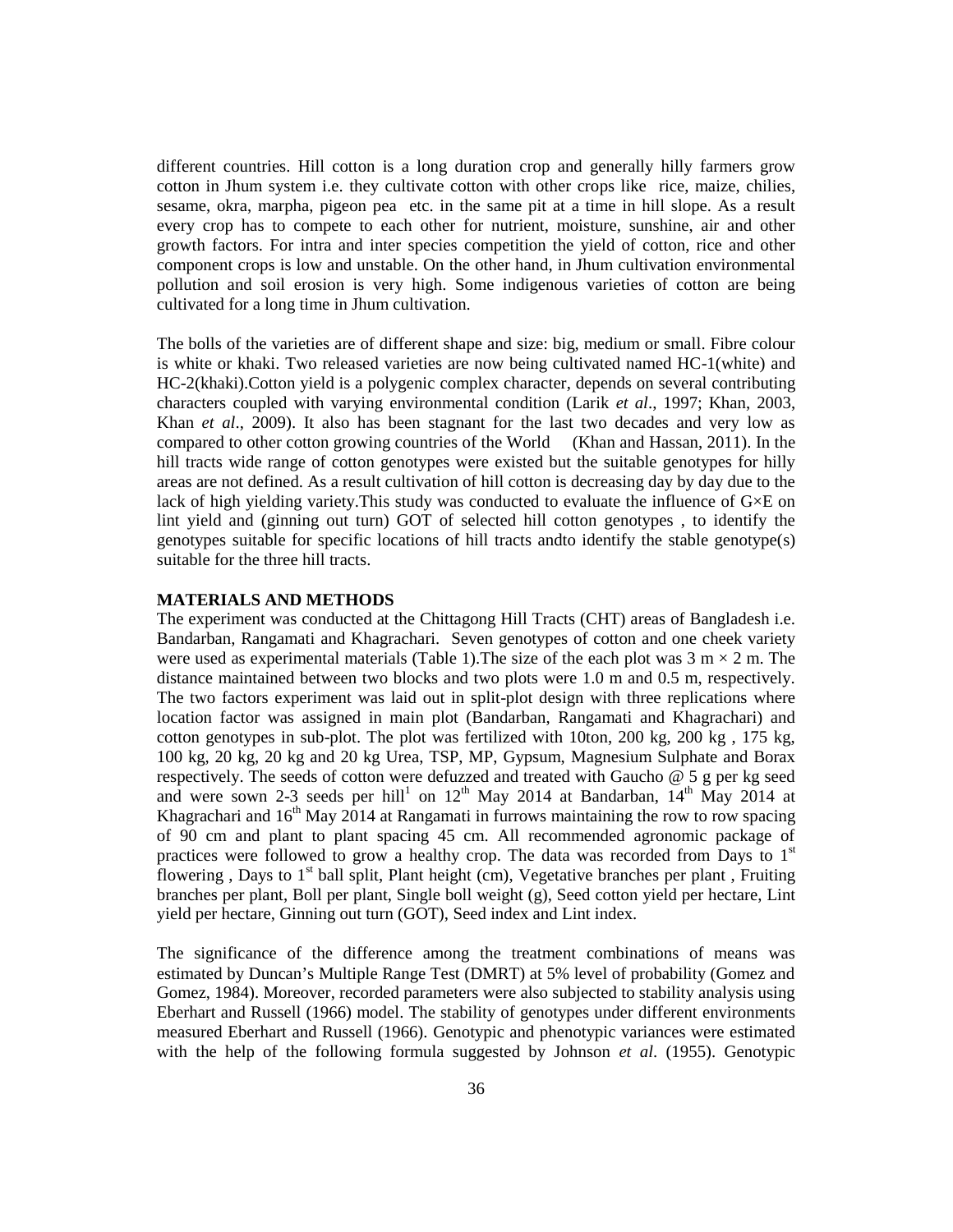coefficient of variation (GCV) and phenotypic coefficient of variation (PCV) were calculated following formula as suggested by Burton (1952). The following formula was used to estimate the expected genetic advance for different characters under selection as suggested by Allard (1960). Genetic advance in percentage of mean was calculated by the following formula given by Comstock and Robinson (1952).

| Sl. no | <b>Genotypes</b> | Sl. no | <b>Genotypes</b> |
|--------|------------------|--------|------------------|
| 01.    | $HCG-4$          | 05     | $HCG-26$         |
| 02.    | $HCG-13$         | 06.    | $HCG-42$         |
| 03.    | $HCG-15$         | 07.    | $HCG-51$         |
| 04.    | $HCG-21$         | 08.    | $HC-1$ (Cheek)   |

## **Table 1.List of cotton genotype**

### **RESULTS AND DISCUSSION**

From the pooled analysis of variance, it was observed that genotypic effects were significant for all characters under the present study indicating the presence of variation among the genotypes for these characters. The environments (location of Bandarban, Rangamati and Khagrachari) were also significantly influenced all the characters. The genotype  $\times$ environment interaction showed significant variation significant for all the characters (Table 2).

| Table 2. Pooled analysis of variance (ANOVA) for different traits of cotton genotypes |  |
|---------------------------------------------------------------------------------------|--|
| in a genotype-environment interaction study                                           |  |

| Characters               | Rep(df:2) | Env. $(df:2)$ | Genotypes   | $G \times E$ | Error   |
|--------------------------|-----------|---------------|-------------|--------------|---------|
|                          |           |               | (df:7)      | (df:14)      | (df:42) |
| Days to $1st$ flowering  | 0.269     | 172.226**     | 62.04**     | 23.14*       | 11.55   |
| Days to $1st$ boll split | 0.154     | 293.002**     | 74.19**     | 20.18*       | 10.50   |
| Plant height (cm)        | 22.976    | 582.891*      | 2528.30**   | 137.60**     | 44.86   |
| Vegetative branches per  | 0.046     | $2.831**$     | $4.22**$    | $0.57**$     | 0.04    |
| plant (no.)              |           |               |             |              |         |
| Fruiting branches<br>per | 0.034     | $39.171**$    | 46.73**     | $1.74**$     | 0.54    |
| plant (no.)              |           |               |             |              |         |
| Boll per plant (no.)     | 0.968     | 50.669**      | 150.453**   | $7.104**$    | 1.951   |
| Single boll weight $(g)$ | 0.027     | $3.368**$     | $6.357**$   | $0.274*$     | 0.154   |
| Seed cotton yield per    | 2382.69   | 120476.07*    | 786022.39** | 56166.15**   | 9563.05 |
| hectare (kg)             |           |               |             |              |         |
| Lint yield per hectare   | 9.347     | 105740.60**   | 184774.60** | 4139.19**    | 779.478 |
| (kg)                     |           |               |             |              |         |
| Ginning out turn-GOT     | 0.793     | 98.998*       | 25.282**    | 12.922**     | 5.186   |
| (% )                     |           |               |             |              |         |
| Seed index $(g)$         | 0.014     | $0.566**$     | $0.153*$    | $0.132*$     | 0.063   |
| Lint index $(g)$         | 0.024     | 5.825*        | $1.455**$   | $0.751**$    | 0.241   |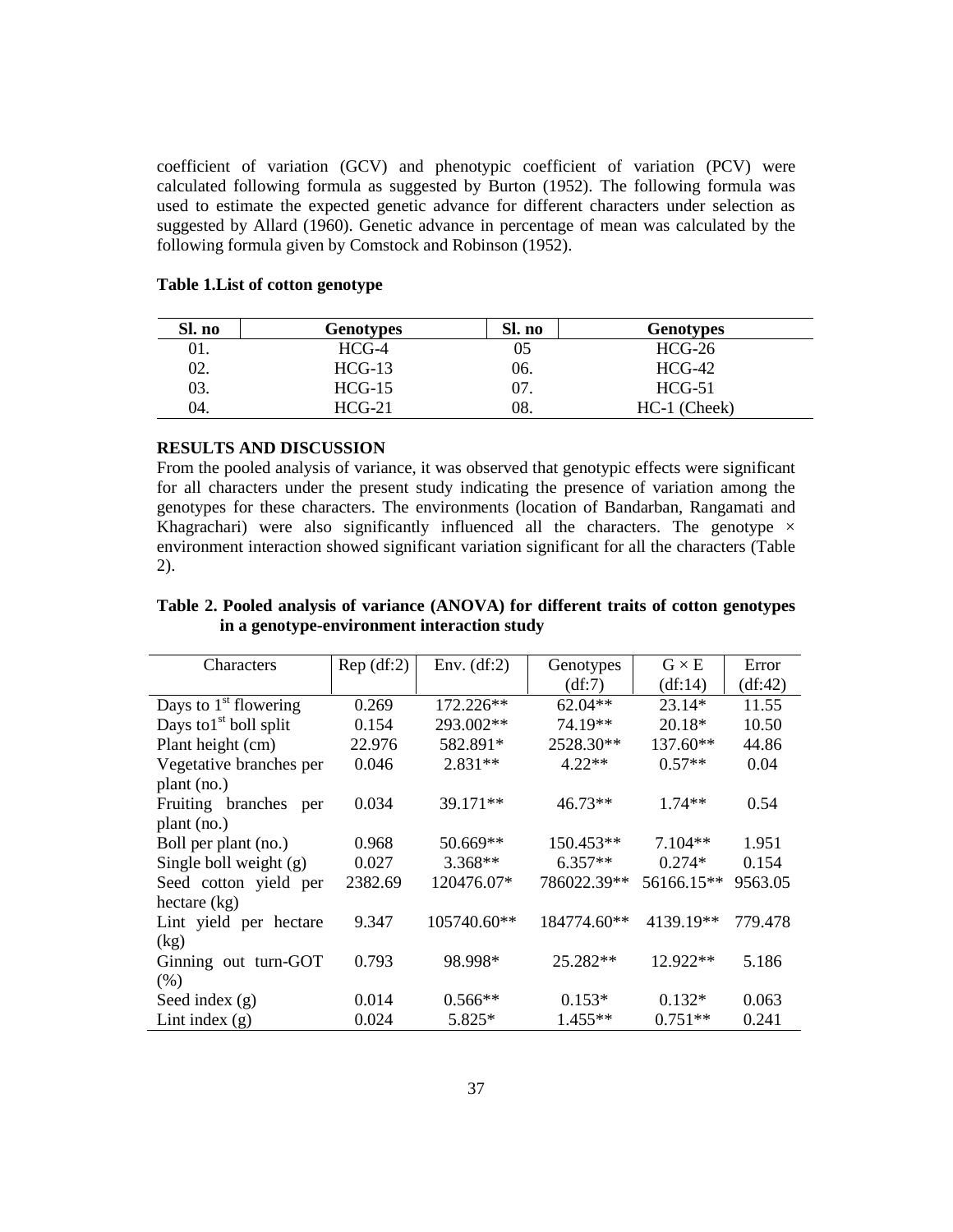It was observed that high mean performances of different studied characters is not fixed for any particular genotype that means a genotype showing high mean for a character may or may not show high means for the other characters that were studied under the present study. Genotype-environments interactions were also found significant for all the traits (Table 1) which suggested that the genotypes interacted significantly with the changes of environments and prediction for most of the genotypes appeared to be feasible for all the associated characters. Such interaction helps to select superior genotypes by changing their relative productiveness in different environmental condition. Significant G×E interaction suggested the linear function of the additive environment effects (Mather and Jinks,1982) and was reflected by the change in the ranking order of genotypes under varying environments. However, overall performance of genotypes depends upon the magnitude of genotype×environment interaction. Mean yield of genotypes over environmental index ranged from 1107 Kg/ha in Rangamati to 2170 Kg/ha in Bandorban. Genotype HCG-13 produced 2037/ha the highest seed cotton yield over environments viz., 2037 Kg at Rangamati, 2007 Kg at Khagrachari (Table 2).The commercial cheek variety HC-1(Cheek) yield was obtained in 1238 Kg/ha , 1107 Kg/ha, 1168 Kg/ha was found Banderban, Rangamati and Khagrachari respectively. The highest site mean yield was recorded in Banderban (1238 Kg/ha) and the lowest at Rangamati ( 1691Kg/ha) and the different was was significant.

| Name of        | Environments (Location) |             |              | Mean | $CV(\% )$ |
|----------------|-------------------------|-------------|--------------|------|-----------|
| genotypes      | $Env-1$                 | $Env-2$     | $Env-3$      |      |           |
|                | Bandarban)              | (Rangamati) | Khagrachari) |      |           |
| $HCG-4$        | 1587                    | 1232        | 1739         | 1519 | 6.78      |
| $HCG-13$       | 2170                    | 2037        | 2007         | 2071 | 5.52      |
| $HCG-15$       | 2035                    | 1890        | 1972         | 1965 | 4.56      |
| $HCG-21$       | 1930                    | 1907        | 1877         | 1905 | 3.78      |
| $HCG-26$       | 1755                    | 2009        | 1764         | 1843 | 5.78      |
| $HCG-42$       | 2022                    | 1896        | 1965         | 1961 | 6.09      |
| $HCG-51$       | 1863                    | 1451        | 1891         | 1735 | 3.78      |
| $HC-1$ (Check) | 1238                    | 1107        | 1168         | 1171 | 4.89      |
| Env. mean      | 1825                    | 1691        | 1798         |      |           |
| Env. index     | 20.65                   | $-23.78$    | 4.89         |      |           |

**Table 2. Overall mean seed cotton yield (Kg/ha) of cotton genotypes**

Regression coefficient (bi) is considered as parameter of response and  $S<sup>2</sup>d$  as the parameters of stability. For a given value of independent variable, the value for dependent variable may be estimated using the regression equation, provided  $S<sup>2</sup>d$  is not significantly different from zero. Assuming  $S^2d = 0$ , a high value of bi will mean more change in y for a unit change in (bi) In other words, the variety is more responsive. Such variety may, therefore, be recommended only for highly favourable environments, say under high fertility conditions. A relatively lower value of bi, say around 1, will mean less responsive to the environmental change and therefore, more adaptive. If, however bi is negative the variety may be grown only in poor environment.  $S^2d$ , if significant from zero, will invalidate the linear prediction. If  $S<sup>2</sup>d$  is non significant, the performance of a genotype for a given environment may be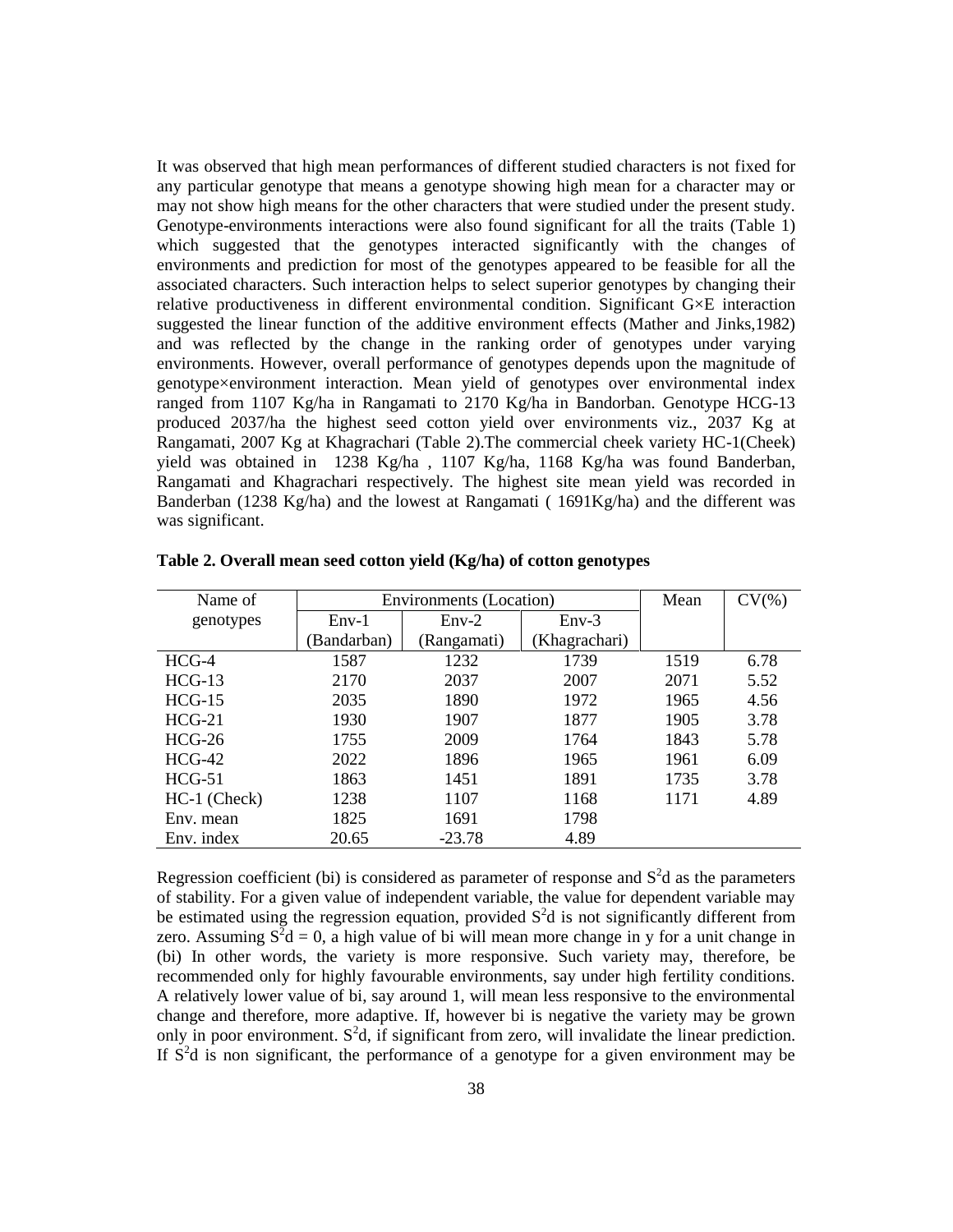predicted. Accordingly, a variety whose performance can be predicted (i.e.  $S^2d = 0$ ) is said to be stable. Here stability means predictability.

| Name of        | Average mean | Regression       | Deviation from regression |
|----------------|--------------|------------------|---------------------------|
| genotypes      | yield        | coefficient (bi) | $(S^2d)$                  |
| $HCG-4$        | 1519         | 17.781**         | 1.891                     |
| $HCG-13$       | 2071         | 39.087**         | 3.897                     |
| $HCG-15$       | 1965         | 14.891**         | 4.673                     |
| $HCG-21$       | 1905         | $7.903**$        | $-5.902$                  |
| $HCG-26$       | 1843         | 5.897**          | 7.091                     |
| $HCG-42$       | 1961         | 8.904**          | $-5.902$                  |
| $HCG-51$       | 1735         | $6.893**$        | $-2.561$                  |
| $HC-1$ (Check) | 1171         | $5.903**$        | 1.981                     |

**Table 3.Stability parameter for seed cotton yield**

The wide variation for regression coefficient (b) values for seed cotton yield among genotypes was observed , ranging from 5.897 in HCG-26 to 39.087 in HCG-13.Three genotypes HCG-13 (2071 Kg/ha), HCG-15(1965 Kg/ha) , HCG-42 (1961 Kg/ha) had the highest mean seed cotton yield and high value of regression coefficient of these genotypes 39.087 ,14.891 and 8.904 respectively which means those genotypes are recommended only for highly favourable environments, say under high fertility conditions. These genotypes have low stability and adaptation over environment according to stability definitions proposed by Finly and Wilkinson (1963), Eberhart and Russel (1966). Lin and Binns (1985) suggested that the genotypes will the lowest regression coefficient (b) values  $( $0.70$ )$  were considered unresponsive to different environments or had above average stability i.e between 0.70 and 1.30 (b value) had average stability and with more than  $(>1.30)$  regression coefficient were considered responsive to favorable (high yielding) environments or had below average stability. The commercial cheek HC-1 had lowest yield among all genotype and proved to be the less stability as its regression coefficient (b) is 5.903 and deviation from regression(S2d) is 1.981. Geng *et al. (*1987) suggested that the cultivars with exceptionally small regression coefficients  $(b=0.01$  and  $(0.20)$  would be highly stable over different environments. According to stability analysis HCG-13 was highest yielding genotype (2071 Kg/ha) but lowest stability as its regression coefficient (b) is 39.087 and deviation from regression  $(S<sup>2</sup>d)$  is 3.897.

#### **REFERENCES**

- Allard, R. W. 1960. Principles of Plant Breeding. John Willey and Sons, Inc, New York. p 36.
- Burton, G. W. 1952. Quantitative inheritance in grass pea. Proceedings of the  $6<sup>th</sup>$  Internl. Grassland Congr. 1: 277-283.
- Comstock, K. and P. R. Robinson. 1952. Estimation of genetic advance. Indian J. Hill. 6(2): 171-174.
- Eberhart, S. A. and W. A. Russell. 1966. Stability parameters for comparing varieties. Crop Sci. **6**: 36–40.